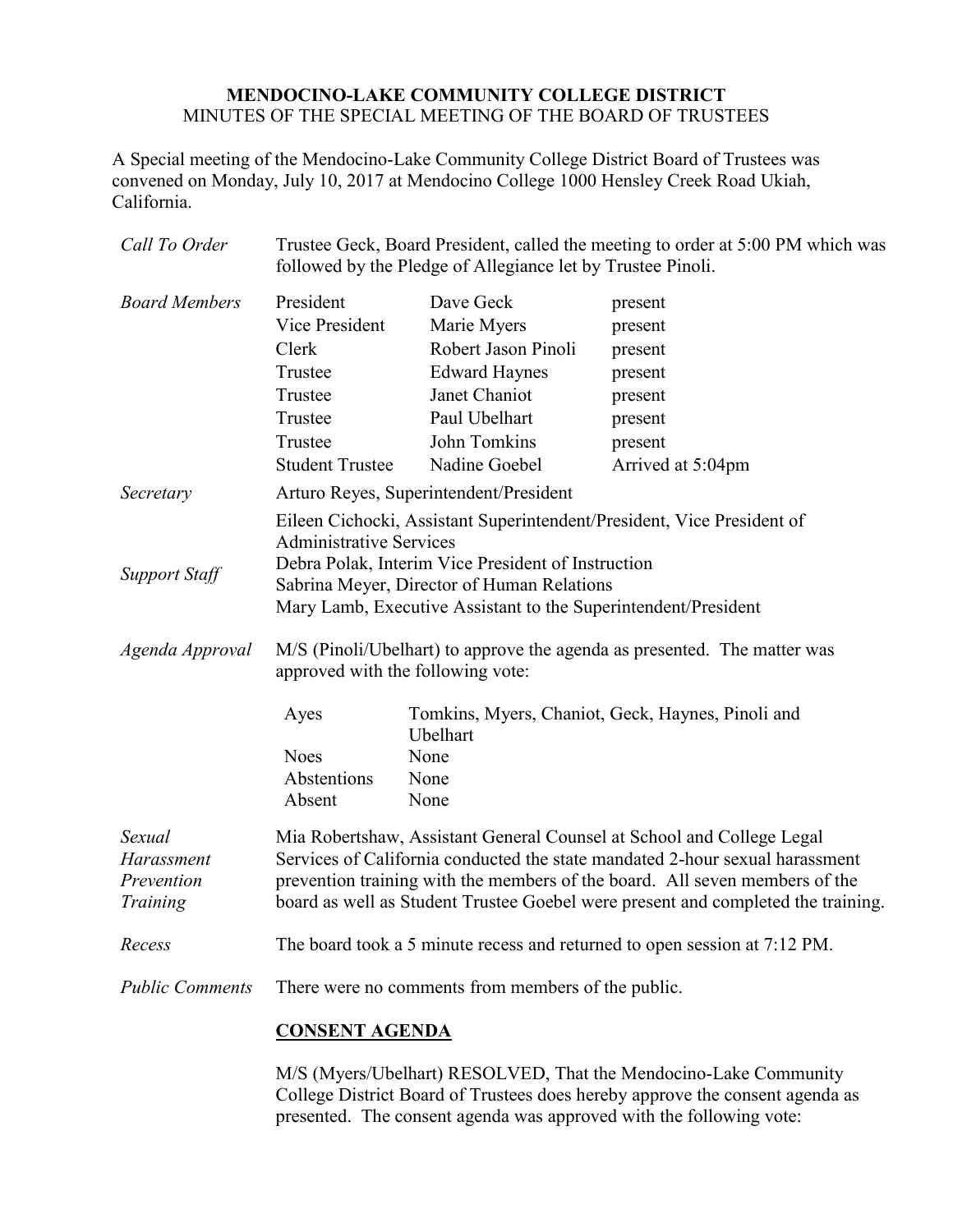|                                  | Ayes<br><b>Noes</b><br>Abstentions<br>Absent                                                                                                                                                                                                                                                                                                                                                                                                                                | Tomkins, Chaniot, Geck, Ubelhart, Haynes, Pinoli and Myers<br>None<br>None<br>None    |  |
|----------------------------------|-----------------------------------------------------------------------------------------------------------------------------------------------------------------------------------------------------------------------------------------------------------------------------------------------------------------------------------------------------------------------------------------------------------------------------------------------------------------------------|---------------------------------------------------------------------------------------|--|
|                                  | Items with an asterisk * were approved by one motion as the Consent Agenda.<br><b>Personnel</b>                                                                                                                                                                                                                                                                                                                                                                             |                                                                                       |  |
|                                  |                                                                                                                                                                                                                                                                                                                                                                                                                                                                             |                                                                                       |  |
| $Employment -$                   | *RESOLVED, That the Mendocino-Lake Community College District Board of                                                                                                                                                                                                                                                                                                                                                                                                      |                                                                                       |  |
| Tenure Track                     | Trustees does hereby employ Emily Hashemian as full-time, tenure-track                                                                                                                                                                                                                                                                                                                                                                                                      |                                                                                       |  |
| Faculty                          | Counselor – EOPS effective July 11, 2017 as presented at the meeting.                                                                                                                                                                                                                                                                                                                                                                                                       |                                                                                       |  |
| $Employment -$                   | *RESOLVED, That the Mendocino-Lake Community College District Board of                                                                                                                                                                                                                                                                                                                                                                                                      |                                                                                       |  |
| Tenure Track                     | Trustees does hereby employ and approve the equivalence for Chantal Cimiyotti,                                                                                                                                                                                                                                                                                                                                                                                              |                                                                                       |  |
| Faculty                          | Instructor – Math effective August 18, 2017 as presented at the meeting.                                                                                                                                                                                                                                                                                                                                                                                                    |                                                                                       |  |
| $Employment -$                   | *RESOLVED, That the Mendocino-Lake Community College District Board of                                                                                                                                                                                                                                                                                                                                                                                                      |                                                                                       |  |
| Tenure Track                     | Trustees does hereby ratify the employment of Fran Laughton, full-time                                                                                                                                                                                                                                                                                                                                                                                                      |                                                                                       |  |
| Faculty                          | Instructor/Director – Nursing effective July 1, 2017 as presented at the meeting.                                                                                                                                                                                                                                                                                                                                                                                           |                                                                                       |  |
| $Employment -$                   | *RESOLVED, That the Mendocino-Lake Community College District Board of                                                                                                                                                                                                                                                                                                                                                                                                      |                                                                                       |  |
| Tenure Track                     | Trustees does hereby employ Laura Mays, Instructor-Fine Woodworking                                                                                                                                                                                                                                                                                                                                                                                                         |                                                                                       |  |
| Faculty                          | effective August 18, 2017 as presented at the meeting.                                                                                                                                                                                                                                                                                                                                                                                                                      |                                                                                       |  |
| Administrator                    | *RESOLVED, That the Mendocino-Lake Community College District Board of                                                                                                                                                                                                                                                                                                                                                                                                      |                                                                                       |  |
| $Contract -$                     | Trustees does hereby ratify the administrator contract for Matthew Gordon,                                                                                                                                                                                                                                                                                                                                                                                                  |                                                                                       |  |
| Educational                      | Athletic Director effective July 1, 2017 through June 30, 2019 as presented at the                                                                                                                                                                                                                                                                                                                                                                                          |                                                                                       |  |
| Administrator                    | meeting.                                                                                                                                                                                                                                                                                                                                                                                                                                                                    |                                                                                       |  |
| Administrator                    | *RESOLVED, That the Mendocino-Lake Community College District Board of                                                                                                                                                                                                                                                                                                                                                                                                      |                                                                                       |  |
| $Contract -$                     | Trustees does hereby approve the administrator contract for Ulises Velasco, Vice                                                                                                                                                                                                                                                                                                                                                                                            |                                                                                       |  |
| Educational                      | President of Student Services effective July 11, 2017 through June 30, 2018 as                                                                                                                                                                                                                                                                                                                                                                                              |                                                                                       |  |
| Administrator                    | presented at the meeting.                                                                                                                                                                                                                                                                                                                                                                                                                                                   |                                                                                       |  |
| <b>Closed Session</b>            | The Board adjourned to closed session at 7:13 PM.                                                                                                                                                                                                                                                                                                                                                                                                                           |                                                                                       |  |
| Return to Open<br><b>Session</b> | The Board returned to open session at 8:04 PM with Board President Geck<br>reporting the following action taken in closed session:<br>"This evening in closed session and by a vote of 7-0 as outlined below, the board<br>approved the final 2016-2017 Superintendent/President Evaluation Report which<br>also includes the Superintendent/President providing a mid-year report to the<br>Board on the progress he has currently made in achieving his 2017-2018 goals". |                                                                                       |  |
|                                  | Ayes<br><b>Noes</b><br>Abstentions<br>Absent                                                                                                                                                                                                                                                                                                                                                                                                                                | Tomkins, Myers, Geck, Chaniot, Pinoli, Haynes and<br>Ubelhart<br>None<br>None<br>None |  |